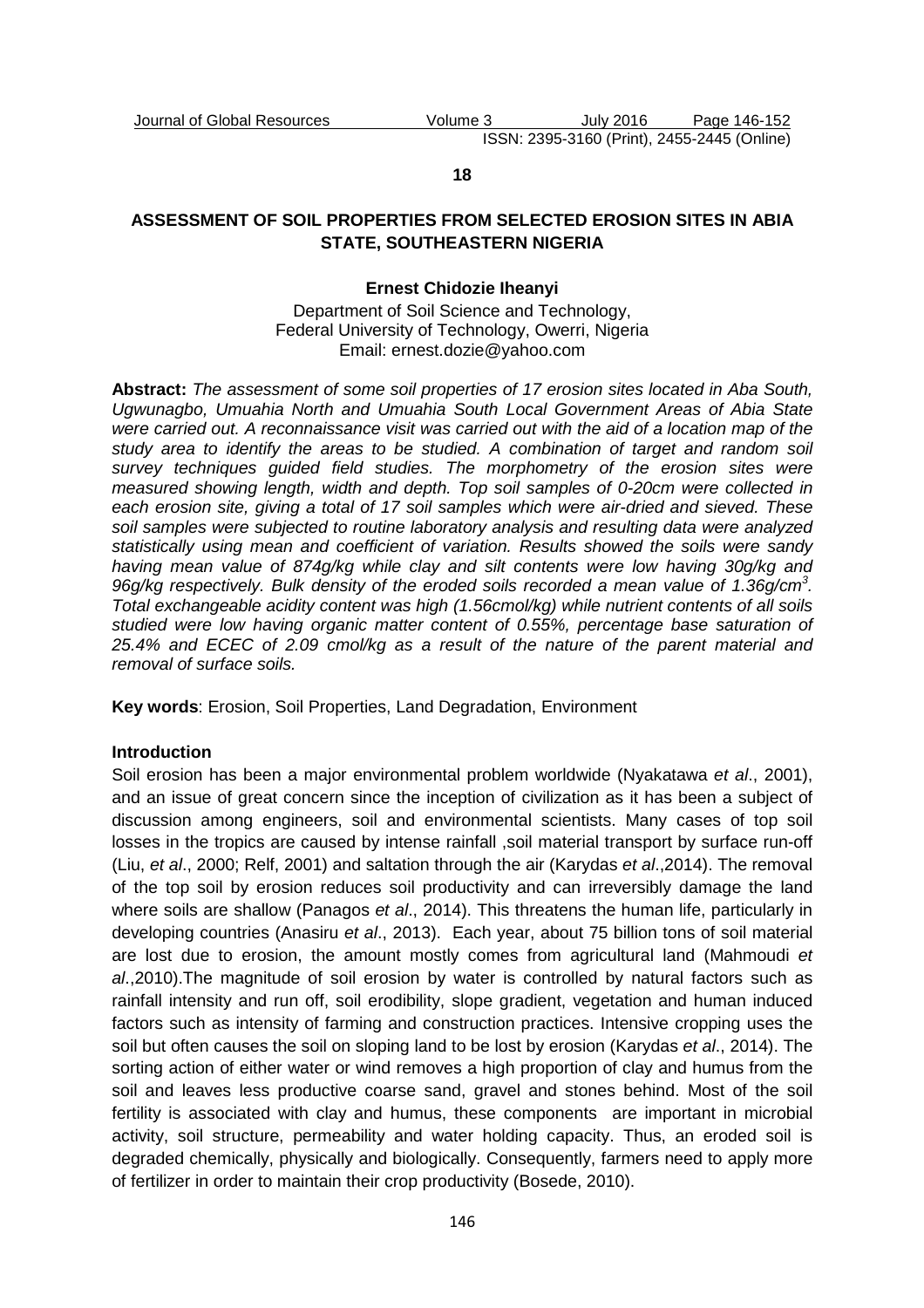In South-eastern Nigeria, the impact of soil erosion has been ravaging, and goes beyond the loss of fertile land. It has displaced communities, led to increased eutrophication and sedimentation in streams and rivers, clogging the waterways, which results in declining water quality and damages hydraulic structures (Idah et al., 2008; Ogbonna, 2012). The greatest threat to the environmental settings of south-eastern Nigeria is the gradual but constant dissection of the landscape by soil erosion by water. Although the incipient stages of soil erosion through rill and interrill are common and easily managed by the people through recommended soil conservation practices. The gully forms have assumed a different dimension such that settlements and scarce arable land are threatened (Igwe, 2012). More than 1.6% of the entire land area of eastern Nigeria is occupied by gullies. This is very significant for an area that has the highest population density 500 persons per km<sup>2</sup> in Nigeria (Ofomata, 1975).

The World Bank (1990) recognized three main environmental problems facing Nigeria: soil degradation and loss, water contamination and deforestation. In addition, six other problem areas were specified: gully erosion, fishery loss, coastal erosion, wildlife and biodiversity losses, air pollution and the spread of the water hyacinth (Akpokodje, 2010). Gully erosion contributes to each of the three main problems and causes damage with an annual cost to the nation, estimated at \$100 million in 1990 (Ofomata 1981). Erosion rate is very sensitive to climate, agriculture and general land use which triggered the study on the assessment of soil properties from erosion sites in Abia state, Nigeria.

## **Study Area**

Abia state is located in the south-eastern Nigeria and lies between latitude  $4^040^1$  and  $6^014^1$ N and longitude  $7^010^1$  and  $8^0$  E. The state covers an area of about 5,243.7 sq.km with a population of 2,833,999 (NPC, 2006). The area is dominated by flat and low lying land, although are also characterised with undulating lands with many hills, generally less than 120m above sea level. There are nine main geological formations from south to north. These include; the Benin formation, the Bende-Ameki Group, the Nkporo shale Group, the Nsukka formation, the Igali sandstone and the Asu river Group. Abia state is characterised with distinct wet and dry seasons. Wet seasons begin in March and ends in October with a break in August. The dry season begins in November and ends in February. The mean annual rainfall ranged about 2200mm and a mean temperature of above  $27^{\circ}$ C. The relative humidity is usually high throughout the year about 90%. The soils of Abia state fall within the broad group of ferallitic soils of the coastal plain sand and escarpment, other soil types includes alluvial soils found along the low terrace of Cross river and other rivers. The soils are particularly not fertile and are prone to leaching because of heavy rainfall. The main ecological problems in the state are sheet and gully erosion. The vegetation of the study area is ordinarily considered part of tropical rainforest dominated by oil palm (Elaeis guineensis). The northern part of the state has rich savannah vegetation such as the Bamboo.

# **Materials and Methods**

Field research was conducted in four (4) Local Government Areas of Abia state, namely: Ugwunagbo, Aba South, Umuahia North and Umuahia South. Fourteen gully and three rill erosion sites were identified after a reconnaissance survey of the area. These erosion sites were measured to determine length using a 100m tape. The erosion sites were divided into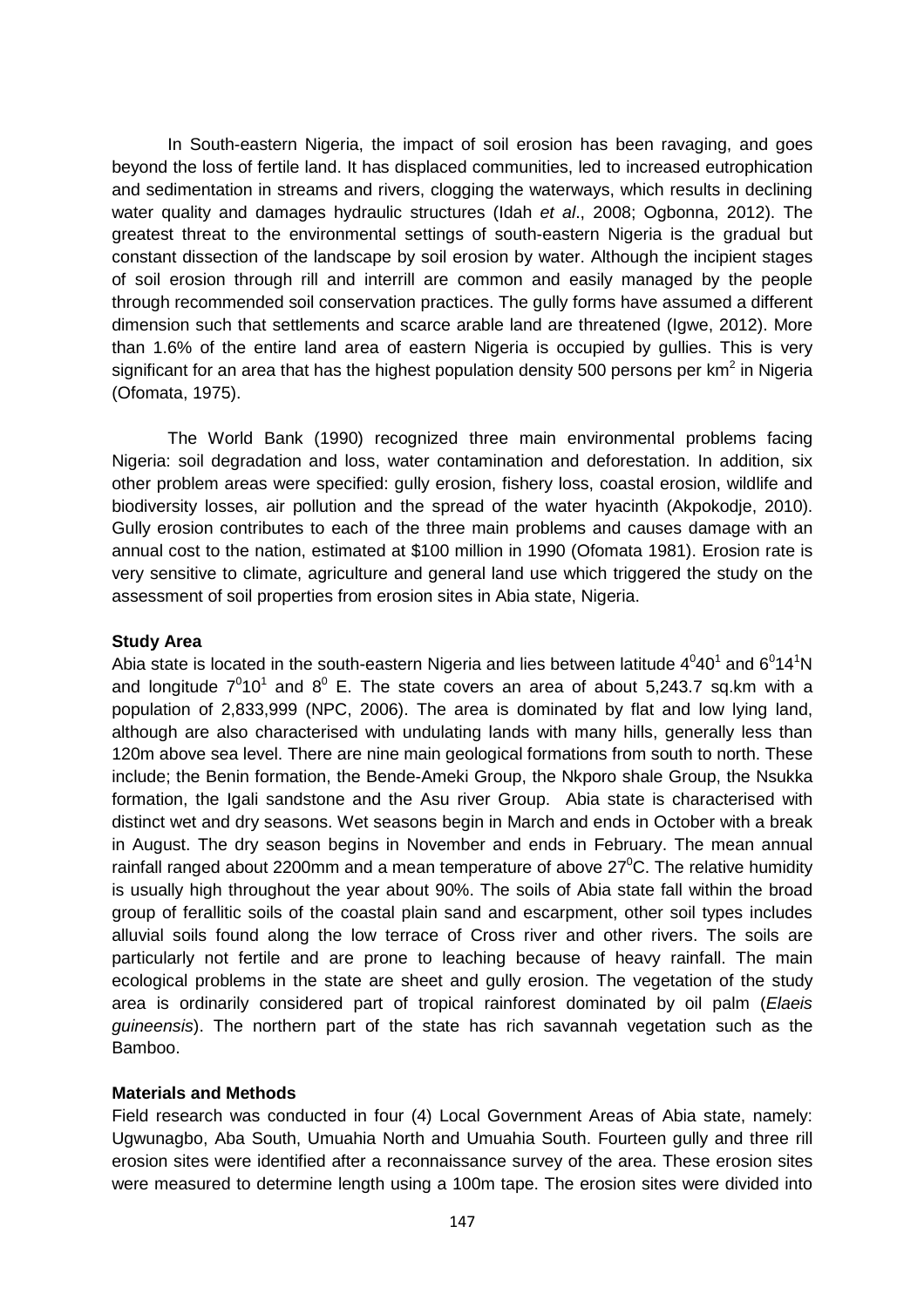sections, measurements of width (lip and base) and depth were taken at different points as there were variations in width and depth as length increased. The measurements were summed up and divided by the total sections of each erosion site to determine the average width (lip), average width (base) and average depth. Core soil samples were collected from each erosion site to determine bulk density using the Grossman and Reinsch (2002) method. Top soil samples of 0-20cm were collected and tested for some physical and chemical properties using standard laboratory procedures. Particle size distribution was determined by hydrometer method according to the procedure of (Gee and Or, 2002). Organic carbon was determined using wet oxidation method described by (Walkley and Black, 1934; Nelson and Sommers, 1982). Exchangeable bases (magnesium, calcium, sodium and potassium). Exchangeable Na and K were extracted using 1N NH<sub>4</sub>OAc using flame photometer (Jackson, 1964), while Ca and Mg were determined using ethelene diamine tetracetic acid (EDTA) (Thomas, 1988). Exchangeable acidity was determined titrimetrically (Mclean, 1982).Effective cation exchange capacity (ECEC) was calculated from the summation of all exchangeable bases and exchangeable acidity (Soil Survey Laboratory Staff, 1992).Percentage base saturation (%BS) was determined by computation.

 Data collected from the study site were subjected to summary statistics such as Mean. Also, Coefficient of variation (CV) was used to estimate the degree of variability existing among soil properties in the study site. Coefficient of variation is ranked as follows; low variation ≤ 15%, moderate variation 15%≤ 35% and high variability 35% (Wilding et al., 1994).

| <b>Location</b>     | <b>Erosion</b> | Length | Av. Width<br>Av. Width |             | Av. Depth | <b>Cross-section</b> |
|---------------------|----------------|--------|------------------------|-------------|-----------|----------------------|
| <b>Type</b>         |                |        | (lip)                  | (base)<br>m |           | area $(m2)$          |
| Asa Nnetu           | Gully          | 1.94   | 3.16                   | 1.82        | 1.04      | 2.6                  |
| Alaoji              | Gully          | 16.0   | 6.41                   | 4.96        | 1.44      | 8.2                  |
| Okpuala Nnetu       | Gully          | 3.89   | 3.19                   | 1.85        | 0.25      | 0.6                  |
| Ugodo               | Gully          | 36.0   | 2.58                   | 1.28        | 1.01      | 1.9                  |
| Obohia              | Gully          | 11.0   | 13.34                  | 11.54       | 2.30      | 28.6                 |
| Ohabiam             | Gully          | 5.26   | 4.16                   | 2.61        | 0.30      | 1.0                  |
| Umugo               | Gully          | 55.70  | 34.88                  | 17.62       | 13.8      | 362.3                |
| Umunko              | Gully          | 3.78   | 3.06                   | 2.17        | 0.59      | 1.5                  |
| Uratta              | Gully          | 15.15  | 9.07                   | 7.59        | 2.10      | 17.5                 |
| Inyila              | Rill           | 18.0   | 0.25                   | <b>Ns</b>   | 2.28      | 0.57                 |
| Aba South Municipal | Gully          | 77.60  | 3.65                   | 1.63        | 2.52      | 6.7                  |
| Aba South Municipal | Gully          | 3.33   | 2.21                   | 1.08        | 0.49      | 0.8                  |
| Emegharibe          | Rill           | 4.79   | 0.80                   | <b>Ns</b>   | 0.13      | 0.1                  |
| Okporikoro          | Rill           | 11.02  | 1.27                   | <b>Ns</b>   | 0.31      | 0.4                  |
| Ubakala             | Gully          | 167.1  | 5.52                   | 3.72        | 3.10      | 14.3                 |
| Nwamu               | Gully          | 23.70  | 9.42                   | 7.89        | 1.88      | 16.3                 |
| Obohia              | Gully          | 9.50   | 7.65                   | 4.59        | 0.42      | 2.6                  |

Table 1 Morphometry of the erosion sites

ns= non significant

## **Results and Discussion**

The particle size distribution (Table 2) pattern showed that sand contents were predominant in all erosion sites having and values ranged from 755.5 to 946.5 g/kg with a mean value of 874 g/kg and a coefficient of variation of 27.9%.

The clay fraction ranged from 7.4 to 72.1 g/kg with a mean of 30.0 g/kg and a coefficient of variation of 48.2% while the silt fraction ranged from 30.0 to 189.0 g/kg with a mean of 96.0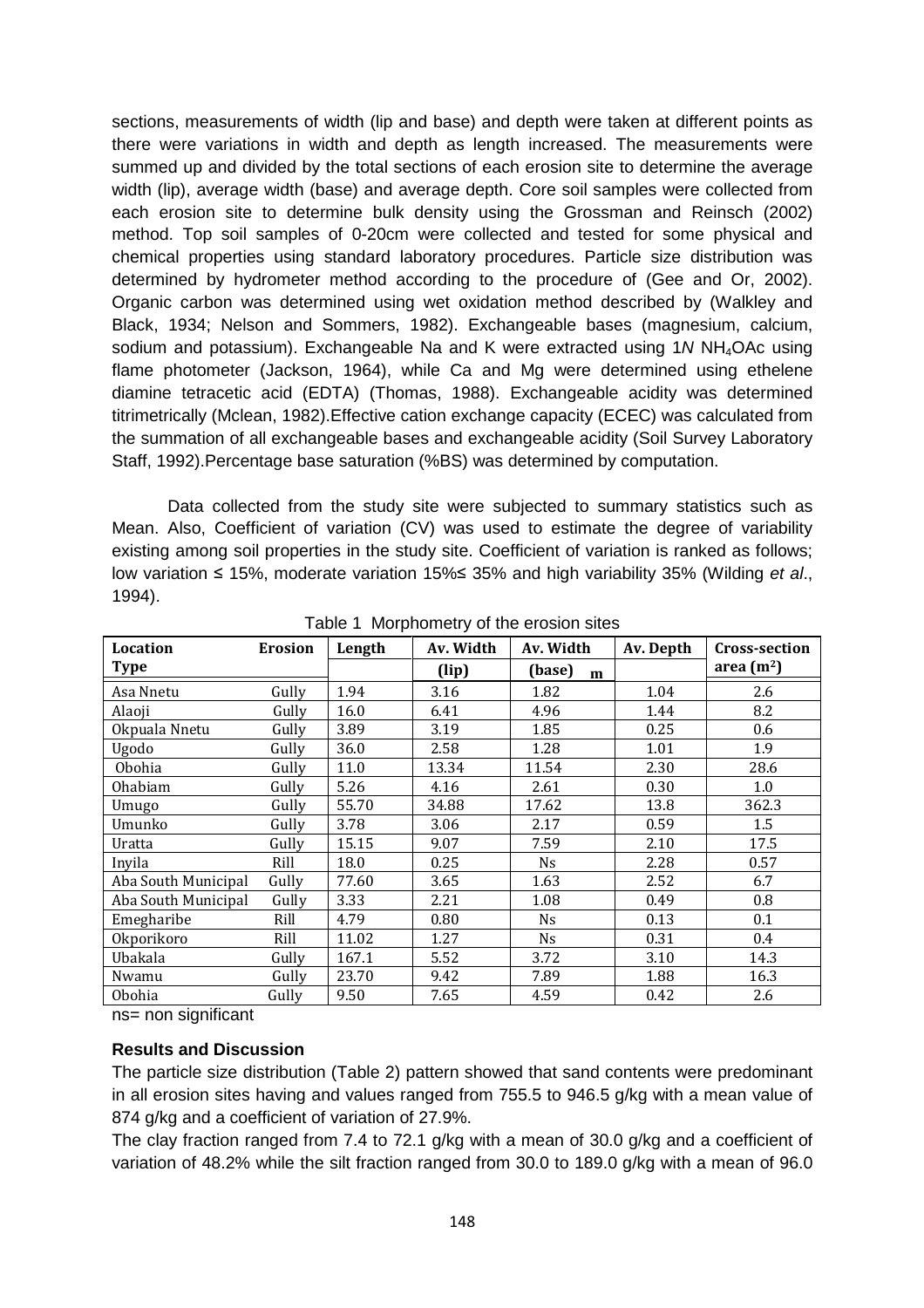g/kg and a coefficient of variation of 30.6% .This can be attributed to the nature of the parent material and loss of finer soil particles and organic binding agents by rain action.

| Location          | Sand  | <b>Silt</b> | Clay<br>T.C | B.D                  | <b>Porosity</b> |
|-------------------|-------|-------------|-------------|----------------------|-----------------|
|                   |       | g/kg        |             | (g/cm <sup>3</sup> ) | (%)             |
| Asa Nnetu         | 884   | 67.8        | LS<br>48.2  | 1.26                 | 52              |
| Alaoji            | 859   | 102.6       | LS<br>38.4  | 1.38                 | 48              |
| Okpuala Nnetu     | 861   | 92.4        | LS<br>46.6  | 1.29                 | 51              |
| Ugodo             | 808   | 143.2       | LS<br>48.8  | 1.48                 | 44              |
| Obohia            | 799.1 | 128.8       | LS<br>72.1  | 1.38                 | 48              |
| Ohabiam           | 847.7 | 142.3       | LS<br>10.0  | 1.42                 | 46              |
| Umugo             | 925   | 57.0        | S.<br>18.0  | 1.27                 | 52              |
| Umunko            | 811.1 | 141.1       | LS<br>47.8  | 1.41                 | 47              |
| Uratta            | 946.5 | 40.0        | S<br>13.5   | 1.35                 | 49              |
| Inyila            | 902.7 | 89.9        | S.<br>7.4   | 1.32                 | 50              |
| AbaSouthMunicipal | 884.3 | 102.7       | LS<br>13.0  | 1.34                 | 49              |
| AbaSouthMunicipal | 755.5 | 189.0       | SL<br>55.5  | 1.40                 | 48              |
| Emegharibe        | 961   | 30.0        | S<br>9.0    | 1.29                 | 51              |
| Okporikoro        | 875   | 97.8        | LS<br>27.1  | 1.38                 | 48              |
| Ubakala           | 894   | 83.1        | LS<br>17.5  | 1.33                 | 50              |
| Nwamu             | 913.8 | 66.7        | S<br>19.5   | 1.30                 | 51              |
| Obohia            | 935.6 | 49.6        | S<br>14.8   | 1.48                 | 44              |
| Mean              | 874   | 96          | 30.0<br>LS  | 1.36                 | 49              |
| %CV               | 27.9  | 30.6        | 48.2        | 5.7                  | 2.4             |

Table 2 Selected soil physical properties of erosion sites

B.D=Bulk density, TC= Textural class, S= Sand, LS= Loamy sand, SL= Sandy loam

The bulk density of the erosion sites ranged between 1.26-1.48 g/cm<sup>3</sup> with a mean value of 1.36 g/cm<sup>3</sup> and a coefficient of variation of 5.7%., an indication of mineral soil predominance in all erosion sites. High bulk density recorded is an indication of low soil porosity and soil compaction as soils recorded 44 to 52 percentage porosity with mean value of 49% and coefficient of variation of 2.4%. Akamigbo, (1999) reported that low organic matter was responsible for increased bulk density in most soils of South-eastern Nigeria. Soil compaction is a serious form of soil degradation that results in increased soil erosion and decreased crop production by decreasing the rate at which water penetrates into the soil root zone and subsoil, thereby increases the potential for surface water pounding and water runoff (Lewandowski,1999;Idah et. al.,2008).It also reduces the ability of a soil to hold water and air, which are necessary for plant root growth and function, reduces crop emergence as a result of soil crusting, impedes root growth, limits soil exploration by roots and decreases the ability of crops to take up nutrients and water efficiently from soil (Voorhees,1996) . The organic matter status of the erosion sites (Table 3) were low ranging between from 0.10- 0.93% and a coefficient of variation of 17.8%. The top soils which are removed by erosion inhabit most plant nutrients and organic matter, leaving soils with low nutrient status, poor structure and low water holding capacity. Organic matter content in soils should be in the range of 1.9-3.0% to attain productivity. Exchangeable basic cations (Ca, Mg, Na, and K) were low ranging between 0.38-0.69 cmol/kg and a coefficient of variation of 7.8%, which could be a result of being transported off site, also leaching could take place as soils were dominated by sand particles resulting to eutrophication. Helburg et al. (1978) and Gachene et al. (1997) reported that decline of SOM and other elements are due to their higher concentration in the surface soil, which can be easily removed and washed away by surface runoff. Total exchangeable acidity of the erosion sites were high ranging from 1.31-1.75 cmol/kg and a coefficient of variation of 6.5%, depicting acidic nature of the soils, in line with Obihara (1961) classification of soils of the zone as acid sands. The low organic matter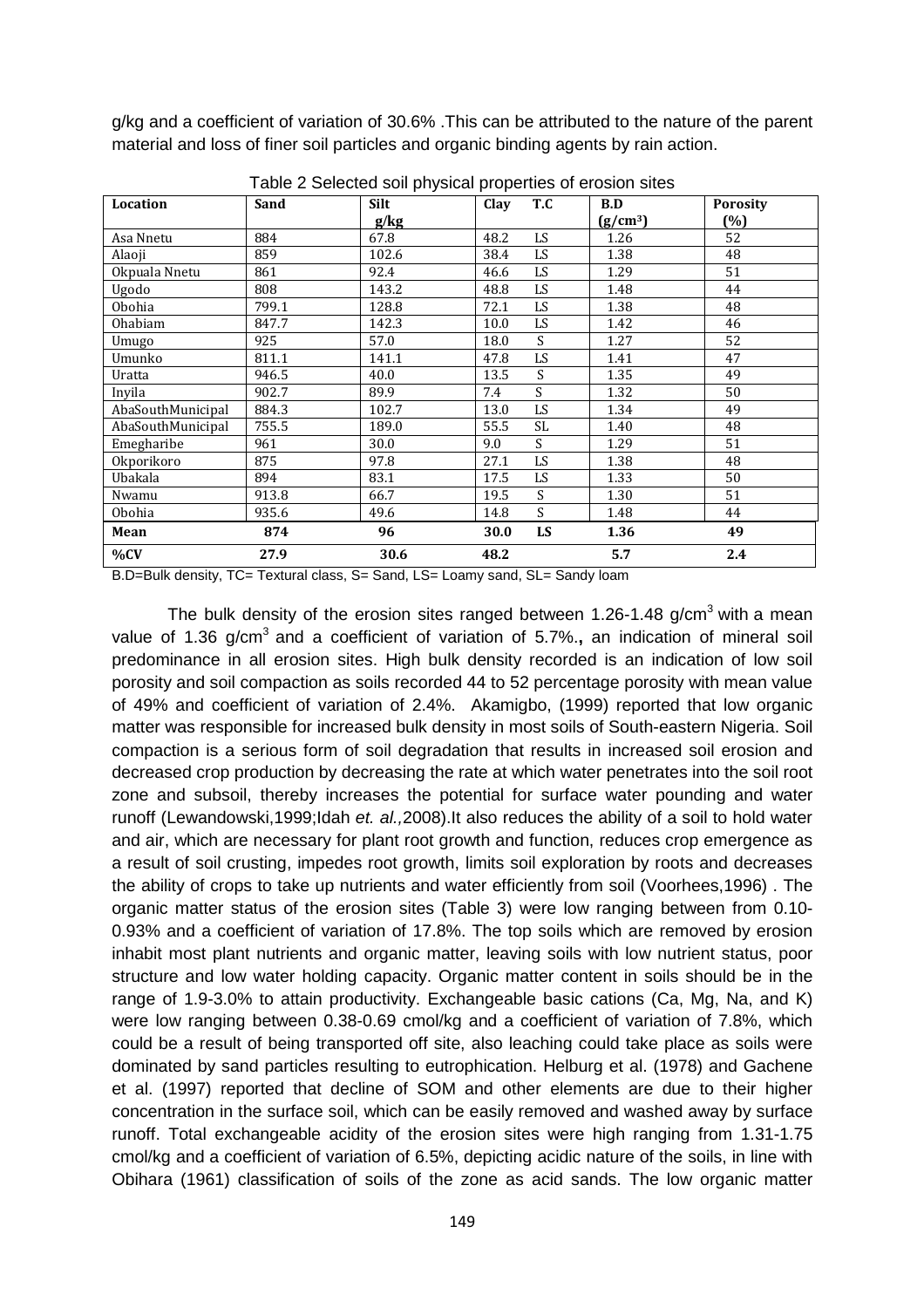levels of the soils are also assumed to be part of the high acidic content. The ECEC values were low ranging between 1.69-2.25 cmol/kg and a coefficient of variation of 9.4%, high annual precipitation, small amount of basic cations in the parent material, the low buffering capacity to retain them against leaching and removal by erosion probably explain the low ECEC values recorded in the erosion sites.

|                     | 0.M  | $Ca^{++}$ | $Mg^{++}$ | $K^+$ | Na <sup>+</sup> | TEB  | <b>TEA</b> | <b>ECEC</b> | <b>B.Sat</b> |  |
|---------------------|------|-----------|-----------|-------|-----------------|------|------------|-------------|--------------|--|
| Location            | $\%$ |           |           |       | cmol/kg         |      |            |             | $\%$         |  |
|                     |      |           |           |       |                 |      |            |             |              |  |
| Asa Nnetu           | 0.43 | 0.07      | 0.08      | 0.06  | 0.17            | 0.38 | 1.31       | 1.69        | 22.5         |  |
| Alaoji              | 0.69 | 0.08      | 0.05      | 0.08  | 0.22            | 0.43 | 1.53       | 1.96        | 21.9         |  |
| Okpuala Nnetu       | 0.52 | 0.17      | 0.16      | 0.13  | 0.19            | 0.65 | 1.60       | 2.25        | 28.9         |  |
| Ugodo               | 0.35 | 0.10      | 0.04      | 0.05  | 0.29            | 0.48 | 1.44       | 1.92        | 25.0         |  |
| Obohia              | 0.47 | 0.20      | 0.07      | 0.14  | 0.28            | 0.69 | 1.75       | 2.44        | 28.3         |  |
| Ohabiam             | 0.26 | 0.18      | 0.13      | 0.09  | 0.24            | 0.64 | 1.52       | 2.16        | 29.6         |  |
| Umugo               | 0.49 | 0.12      | 0.04      | 0.07  | 0.15            | 0.38 | 1.71       | 2.09        | 18.2         |  |
| Umunko              | 0.87 | 0.08      | 0.11      | 0.06  | 0.18            | 0.43 | 1.40       | 1.83        | 23.5         |  |
| Uratta              | 0.10 | 0.16      | 0.13      | 0.12  | 0.20            | 0.61 | 1.46       | 2.07        | 29.5         |  |
| Inyila              | 0.96 | 0.09      | 0.18      | 0.13  | 0.27            | 0.67 | 1.59       | 2.26        | 29.6         |  |
| Aba South Municipal | 0.75 | 0.16      | 0.07      | 0.09  | 0.14            | 0.46 | 1.62       | 2.08        | 22.1         |  |
| Aba South Municipal | 0.89 | 0.14      | 0.08      | 0.05  | 0.14            | 0.41 | 1.73       | 2.14        | 19.2         |  |
| Emegharibe          | 0.54 | 0.11      | 0.16      | 0.04  | 0.21            | 0.52 | 1.49       | 2.01        | 25.9         |  |
| Okporikoro          | 0.46 | 0.19      | 0.12      | 0.08  | 0.23            | 0.62 | 1.55       | 2.17        | 28.6         |  |
| Ubakala             | 0.93 | 0.13      | 0.18      | 0.07  | 0.16            | 0.54 | 1.68       | 2.22        | 24.3         |  |
| Nwamu               | 0.23 | 0.07      | 0.09      | 0.11  | 0.28            | 0.55 | 1.70       | 2.25        | 24.4         |  |
| Obohia              | 0.36 | 0.09      | 0.14      | 0.10  | 0.30            | 0.63 | 1.49       | 2.12        | 29.7         |  |
| Mean                | 0.55 | 0.13      | 0.10      | 0.09  | 0.21            | 0.53 | 1.56       | 2.09        | 25.4         |  |
| %CV                 | 17.8 | 19.3      | 16.4      | 13.0  | 11.5            | 7.8  | 6.5        | 9.4         | 8.8          |  |

Table 3 Selected soil chemical properties of erosion sites

**OM** = Organic matter, Ca=Calcium, **Mg**= Magnesium, **K**=Potassium, **Na**= Sodium, **TEB**=Total exchangeable bases, **TEA**= Total exchangeable acidity, **ECEC**= Effective cation exchange capacity, **BS**= Base saturation.

The result of the percentage base saturation obtained from the erosion site ranged between 18.2-29.7%, below 50% which is the separating index between fertile and infertile soils. These values confirm the presence of acidity in the soil solution. The coefficient of variation was low ranking 8.8%, which shows that all erosion sites were affected. The varying low fertility status of the erosion sites is directly proportional to the age of the erosion site, intensity of erosion and amount of soil lost.

# **Conclusion**

Soil erosion is a major problem of great concern in Southeastern Nigeria. Based on the morphometry of the erosion sites studied, it is obvious that tonnes of soils have been lost which reduces the availability of land for agriculture and other uses. Soils lost are washed into water bodies as sediments causing pollution. Analysis of the eroded soils shows a drastic decline in the fertility level of the soil due to the removal of activity clay and silt which affects the productivity of such soils for agricultural purposes. Soil erosion can be checked through early detection. Also reforestation, afforestation, conversation tillage, strip cropping, terracing and other engineering methods can be adopted to curb erosion and in the reclamation of degraded lands.

## **References**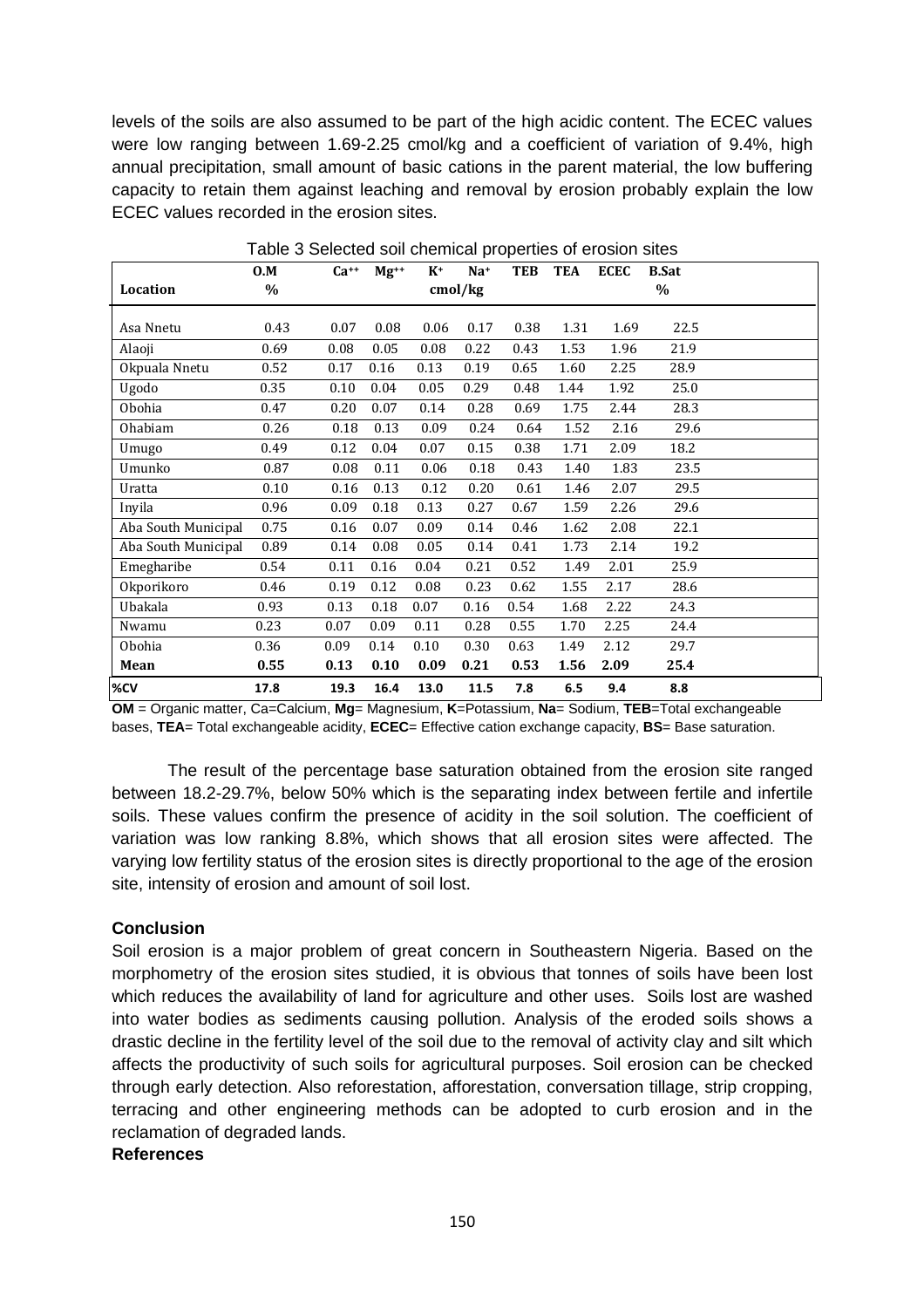- 1. Akamigbo, F.O.R. (1999). Influence of land use on soil properties of the humid tropical agro-ecology of Southeastern Nigeria. NigerAgric J. 30: 59-76.
- 2. Akpokodje, E.G, Tse, C.A., Ekeocha, N (2010) Gully erosion geohazards in Southeastern Nigeria and Management implications. Scientia Africana, Vol. 9 (No.1), pp 20-36.
- 3. Anasiru, R.H., Rayes, M.L., Setiawan, B., Soemarno (2013) Economic Valuation of Soil Erosion on Cultivated Drylands in Langge Sub-watershed, Gorontalo, Indonesia. Journal of Natural Sciences Research Vol.3, No.8, 2224-3186
- 4. Bosede, A, J. (2010). Economic assessment of fertilizer use and integrated practices for environmental sustainability and agricultural productivity in Sudan savannah zone, Nigeria. African Journal of Agricultural Research. 5 (5): 338 – 343.Gachene, C.K.K., N.J. Jarvis, H. Linner and J.P.Mbuvi. (1997). Soil erosion effects on soil properties in a highland area of Central Kenya. Soil Science Society of America Journal 61: 559- 564.
- 5. Gee, G.N and Or. D. (2002).Particle size analysis. In: Methods of soil analysis. Dan D.I and .C Topps (Eds), part 4 physical methods. Soil Science Soc. America book series No. 5 ASA and SSA Madison, W.I Pp 225-293.
- 6. Grossman, R.B and Rernisch T.G (2002). SSSA book series. 5 methods of soil analysis Ch 2, Ed.
- 7. Dane J.H, Clarke, Topp.G. Soil Science Society of America, Inc. Madison, Wisconsin, USA. Helburg, G.R., N.C. Wallen and G.A. Miller. (1978). A century of soil development in soil derived from loess in Lowa. Soil Science Society of America Journal 42: 339-343.
- 8. Idah P.A., Mustapha H.I., Musa J.J., Dike J.,(2008) Determination of Erodibility indices of Soils in Owerri West Local Government Area of Imo State Nigeria. AU Journal of Technology 12(2) 130 – 133.
- 9. Igwe, C.A (2012) Gully Erosion in Southeastern Nigeria: Role of Soil Properties and Environmental Factors. http://dx.doi.org/10.5772/51020.
- 10. Jackson, M.L (1964). Chemical composition of soil. In: chemistry of soil, Bean, F.E (Ed) Van Nostrand C.O, New York, Pp 71-144.
- 11. Karydas, C.G., Panagos, P. and Gitas, I.Z., (2014) A classification of water erosion models according to their geospatial characteristics. International journal of digital earth, vol.7, Iss.3, pp 229-250.
- 12. Lewandowski, A. (1999) Compaction- Soil management series 2. University of Minnesota Extension Service, BU-7400.
- 13. Liu, B.Y., M. A. Nearing, P. J. Shi, and Z. W. Jia. (2000). Slope Length Effects on Soil Loss for Steep Slopes. J.Soil Sci. Soc. Am. 64:1759–1763.
- 14. Mahmoudi, B., Bahtiari, F., Hamidifar, M. and Danehkar A. (2010). Effect of Landuse Change and
- 15. Erosion on Physical and Chemical Properties of Water (Karkhe Watershed). Int. J. Environment Research, 4 (2): 217-228.
- 16. Mclean, E.O (1982). Soil pH and lime requirement. In: Page, A.I et al (Ed). Methods of soil analysis part 2: 2<sup>nd</sup> (Ed) agron. Mono. ASA and SSAA.
- 17. Nelson, D.N and Sommers, L.E (1982). Total carbon, organic carbon and matter. In: methods of soil analysis part 2 (Miller, A.D and Keeney, D.K.M). American Society of Agronomy. Pp 539-579.
- 18. Nyakatawa, E.Z., Reddy, K.C., and Lemunyon, J.L. (2001). Predicting soil erosion in conservation tillage cotton production systems using the revised universal soil loss equation (RUSLE). Soil and Tillage Res. 57(4): 213-24.Obihara, C.H (1961). The acid soils of eastern Nigeria. Part 1: extent Nigerian scientist 1:57-67.
- 19. Ofomata, G.E.K.(1981) Actual and Potential erosion in Nigeria and measures for control. Soil Science Society of Nigeria Special Monograph 1, 151-165.
- 20. Ofomata, G.E.K. (1975).Soil erosion. Nigeria in maps, Eastern States, Ethiope Publishing House, Benin City, Nigeria.